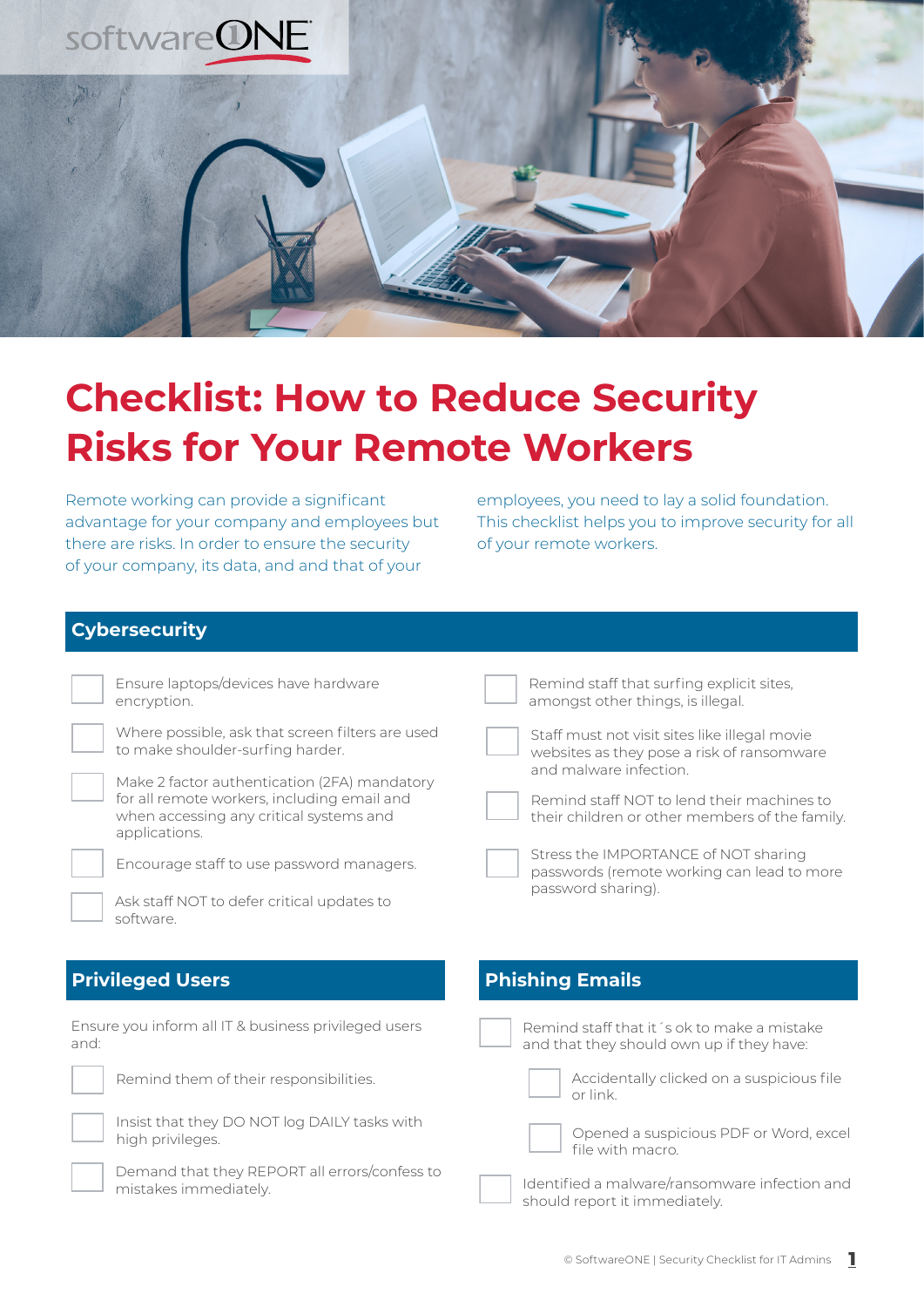

# **Checklist: How to Reduce Security Risks for Your Remote Workers**

| <b>Online Meetings &amp; Calls</b>                                                                                                                                                                                                                 | <b>Expectations</b>                                                                                                                                                                                                                                                                                                                                                        |
|----------------------------------------------------------------------------------------------------------------------------------------------------------------------------------------------------------------------------------------------------|----------------------------------------------------------------------------------------------------------------------------------------------------------------------------------------------------------------------------------------------------------------------------------------------------------------------------------------------------------------------------|
| Remind staff to MUTE the microphone when<br>they are not speaking in a conference call.                                                                                                                                                            | If you don't have one yet, create an exceptions<br>register.                                                                                                                                                                                                                                                                                                               |
| Educate all staff to ensure webcams are<br>blocked by default.                                                                                                                                                                                     | Create a review by date and put multiple<br>calendar reminders for you/your team to review<br>them.                                                                                                                                                                                                                                                                        |
| Remind the staff NOT to leave their machines<br>UNLOCKED, especially during a call or when<br>taking a break.                                                                                                                                      | Where possible, have a "No way this is an<br>exception" list.                                                                                                                                                                                                                                                                                                              |
| Ask staff NOT to work from coffee shops or<br>public places (if possible) - especially if they are<br>on confidential calls or working on confidential<br>documents.                                                                               |                                                                                                                                                                                                                                                                                                                                                                            |
| <b>Cyber Attack &amp; Incident Response</b>                                                                                                                                                                                                        |                                                                                                                                                                                                                                                                                                                                                                            |
| Constantly remind staff to be alert for phishing<br>emails and other attempts to compromise/steal<br>account details.<br>Staff must report these emails and malicious<br>activity.<br>Encourage staff to reach out to the IT team if<br>necessary. | Ask IT and security staff (including outsourcers)<br>to pick up the phone and call if it's important<br>rather than solely relying on email. Use a<br>separate out-of-band app or something as<br>simple (not very secure) as WhatsApp groups<br>for urgent communications.<br>Keep a printed copy of your procedures and<br>checklists at home AND make sure they are not |
| Security staff must be extra vigilant and<br>actively seek out suspicious activity (given the<br>remote working habits of users this may be<br>operationally expensive).                                                                           | easily accessible.<br>Remind all staff that it's ok to make mistakes<br>(like sending emails to wrong recipients,<br>clicking on a malicious link, causing an outage<br>etc.) and that they MUST own up immediately.<br>Stress that in most cases there will be NO<br>repercussions                                                                                        |
| <b>Privacy</b>                                                                                                                                                                                                                                     |                                                                                                                                                                                                                                                                                                                                                                            |
| Remind all staff of their responsibility to respect<br>the privacy of your clients and your staff.                                                                                                                                                 | Remind IT and cybersecurity folks to be extra<br>vigilant for possible malicious activities on user<br>accounts.                                                                                                                                                                                                                                                           |
| Staff must be reminded NOT to email personal<br>information via email OR store personal<br>information in non-approved locations.                                                                                                                  | Staff members might exchange personal<br>phone numbers or email addresses. Avoid<br>this if possible, or add a note to delete the<br>information after use.                                                                                                                                                                                                                |